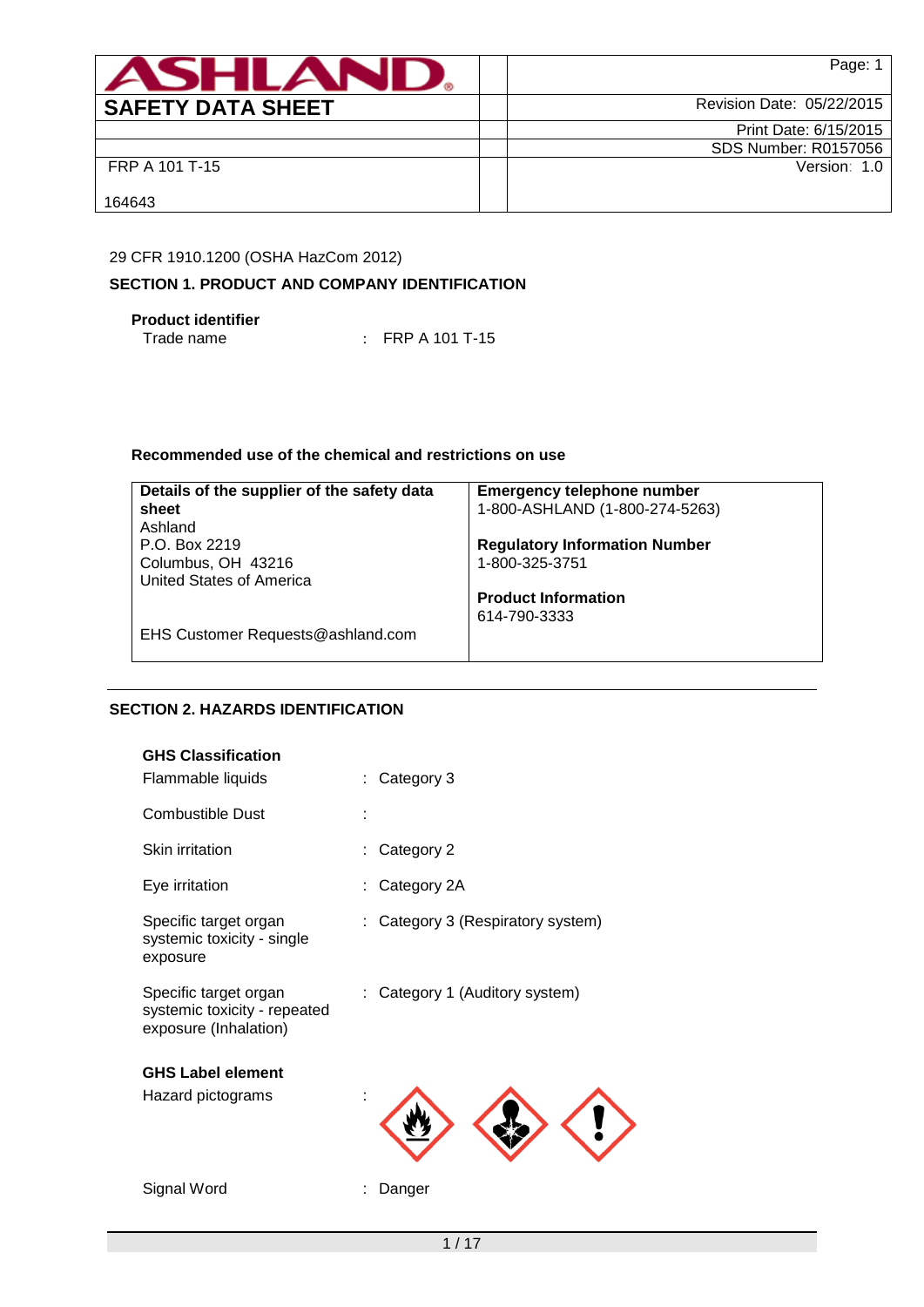| <b>ASHLAN</b>            | Page: 2                     |
|--------------------------|-----------------------------|
| <b>SAFETY DATA SHEET</b> | Revision Date: 05/22/2015   |
|                          | Print Date: 6/15/2015       |
|                          | <b>SDS Number: R0157056</b> |
| FRP A 101 T-15           | Version: 1.0                |
| 164643                   |                             |

| <b>Hazard Statements</b>        | : Flammable liquid and vapor.<br>May form combustible dust concentrations in air.<br>Causes skin irritation.<br>Causes serious eye irritation.<br>May cause respiratory irritation.<br>Causes damage to organs (Auditory system) through prolonged<br>or repeated exposure if inhaled.                                                                                                                                                                                                                                                                                                                                                                                                                                                                                                                                                                                                                                                                                                                                                                                                                                                                                                                                                                                                                                                                                                                                                                                                                                                                                                                                |
|---------------------------------|-----------------------------------------------------------------------------------------------------------------------------------------------------------------------------------------------------------------------------------------------------------------------------------------------------------------------------------------------------------------------------------------------------------------------------------------------------------------------------------------------------------------------------------------------------------------------------------------------------------------------------------------------------------------------------------------------------------------------------------------------------------------------------------------------------------------------------------------------------------------------------------------------------------------------------------------------------------------------------------------------------------------------------------------------------------------------------------------------------------------------------------------------------------------------------------------------------------------------------------------------------------------------------------------------------------------------------------------------------------------------------------------------------------------------------------------------------------------------------------------------------------------------------------------------------------------------------------------------------------------------|
| <b>Precautionary Statements</b> | : Prevention:<br>Keep away from heat/sparks/open flames/hot surfaces. - No<br>smoking.<br>Keep container tightly closed.<br>Ground/bond container and receiving equipment.<br>Use explosion-proof electrical/ ventilating/ lighting/ equipment.<br>Use only non-sparking tools.<br>Take precautionary measures against static discharge.<br>Do not breathe dust/ fume/ gas/ mist/ vapors/ spray.<br>Wash skin thoroughly after handling.<br>Do not eat, drink or smoke when using this product.<br>Use only outdoors or in a well-ventilated area.<br>Wear protective gloves/ eye protection/ face protection.<br><b>Response:</b><br>IF ON SKIN (or hair): Take off immediately all contaminated<br>clothing. Rinse skin with water/shower.<br>IF INHALED: Remove person to fresh air and keep comfortable<br>for breathing. Call a POISON CENTER or doctor/ physician if<br>you feel unwell.<br>IF IN EYES: Rinse cautiously with water for several minutes.<br>Remove contact lenses, if present and easy to do. Continue<br>rinsing.<br>Get medical advice/ attention if you feel unwell.<br>If skin irritation occurs: Get medical advice/attention.<br>If eye irritation persists: Get medical advice/attention.<br>Take off contaminated clothing and wash before reuse.<br>In case of fire: Use dry sand, dry chemical or alcohol-resistant<br>foam to extinguish.<br>Storage:<br>Store in a well-ventilated place. Keep container tightly closed.<br>Store in a well-ventilated place. Keep cool.<br>Store locked up.<br>Disposal:<br>Dispose of contents/ container to an approved waste disposal<br>plant. |
| <b>Other hazards</b>            |                                                                                                                                                                                                                                                                                                                                                                                                                                                                                                                                                                                                                                                                                                                                                                                                                                                                                                                                                                                                                                                                                                                                                                                                                                                                                                                                                                                                                                                                                                                                                                                                                       |

Static Accumulating liquid

# **SECTION 3. COMPOSITION/INFORMATION ON INGREDIENTS**

Substance / Mixture : Mixture

Chemical nature : Static Accumulator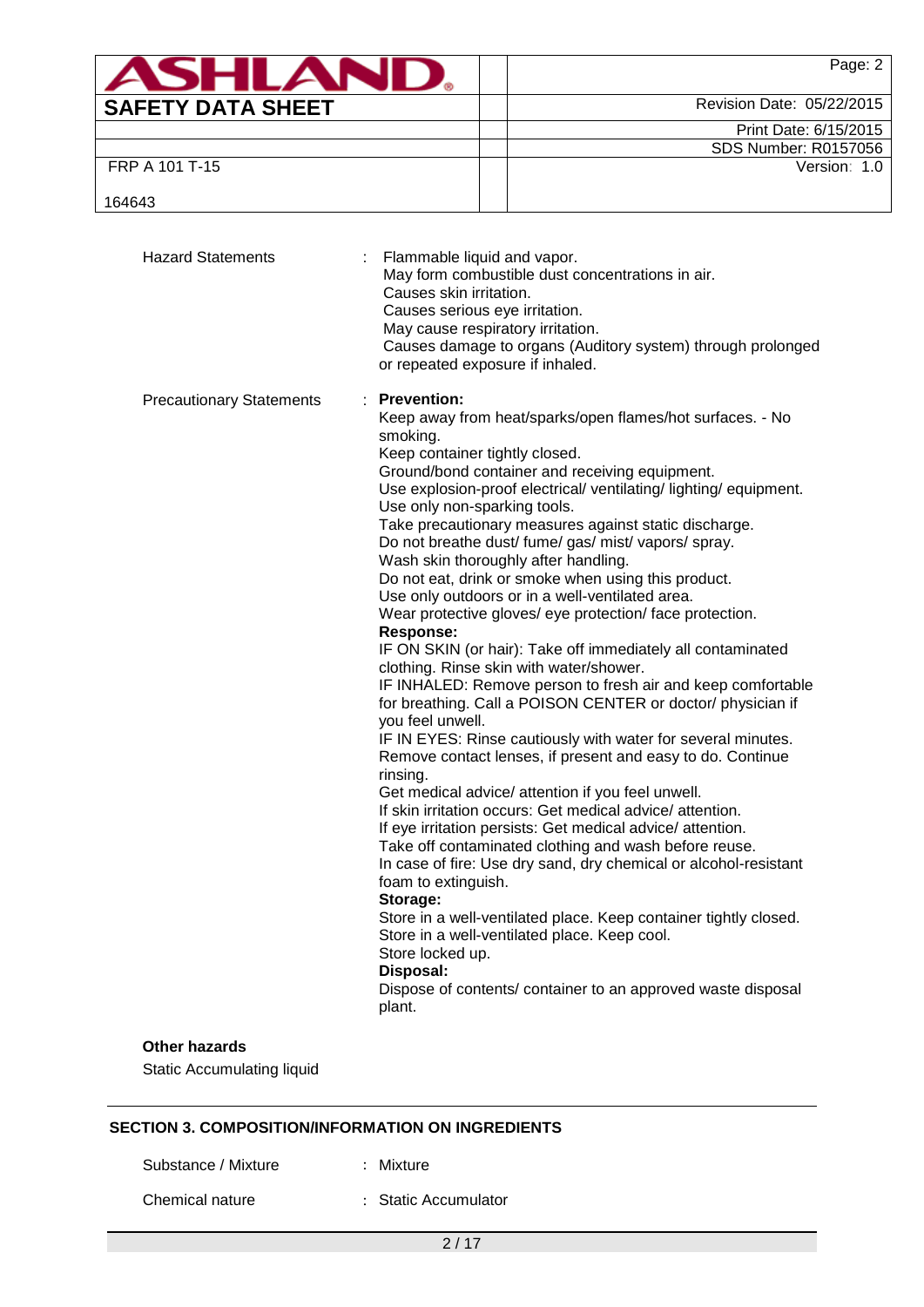| ASHLAN                   | Page: 3                     |
|--------------------------|-----------------------------|
| <b>SAFETY DATA SHEET</b> | Revision Date: 05/22/2015   |
|                          | Print Date: 6/15/2015       |
|                          | <b>SDS Number: R0157056</b> |
| FRP A 101 T-15           | Version: 1.0                |
| 164643                   |                             |

### Chemical nature : Defatter

### **Hazardous components**

| CAS-No.  | Classification | Concentration (%)                                                                                                                                 |
|----------|----------------|---------------------------------------------------------------------------------------------------------------------------------------------------|
| 100-42-5 |                | 42.88                                                                                                                                             |
|          |                |                                                                                                                                                   |
|          |                |                                                                                                                                                   |
|          |                |                                                                                                                                                   |
|          |                |                                                                                                                                                   |
|          |                |                                                                                                                                                   |
|          |                |                                                                                                                                                   |
|          |                |                                                                                                                                                   |
|          |                | Flam. Liq. 3; H226<br>Acute Tox. 4; H332<br>Skin Irrit. 2; H315<br>Eye Irrit. 2A; H319<br>STOT SE 3; H335<br>STOT RE 1; H372<br>Asp. Tox. 1; H304 |

## **SECTION 4. FIRST AID MEASURES**

| General advice          | : Move out of dangerous area.<br>Call a POISON CENTRE or doctor/physician if exposed or<br>you feel unwell.<br>Show this safety data sheet to the doctor in attendance.<br>Do not leave the victim unattended.    |
|-------------------------|-------------------------------------------------------------------------------------------------------------------------------------------------------------------------------------------------------------------|
| If inhaled              | $:$ Move to fresh air.<br>IF INHALED: Call a POISON CENTER or doctor/ physician if<br>you feel unwell.<br>Keep patient warm and at rest.<br>If unconscious place in recovery position and seek medical<br>advice. |
| In case of skin contact | : Remove contaminated clothing. If irritation develops, get<br>medical attention.<br>If on skin, rinse well with water.<br>Wash contaminated clothing before re-use.<br>If on clothes, remove clothes.            |
| In case of eye contact  | : Immediately flush eye(s) with plenty of water.<br>Remove contact lenses.<br>Protect unharmed eye.                                                                                                               |
| If swallowed            | : Obtain medical attention.<br>Do not give milk or alcoholic beverages.<br>Never give anything by mouth to an unconscious person.<br>If symptoms persist, call a physician.                                       |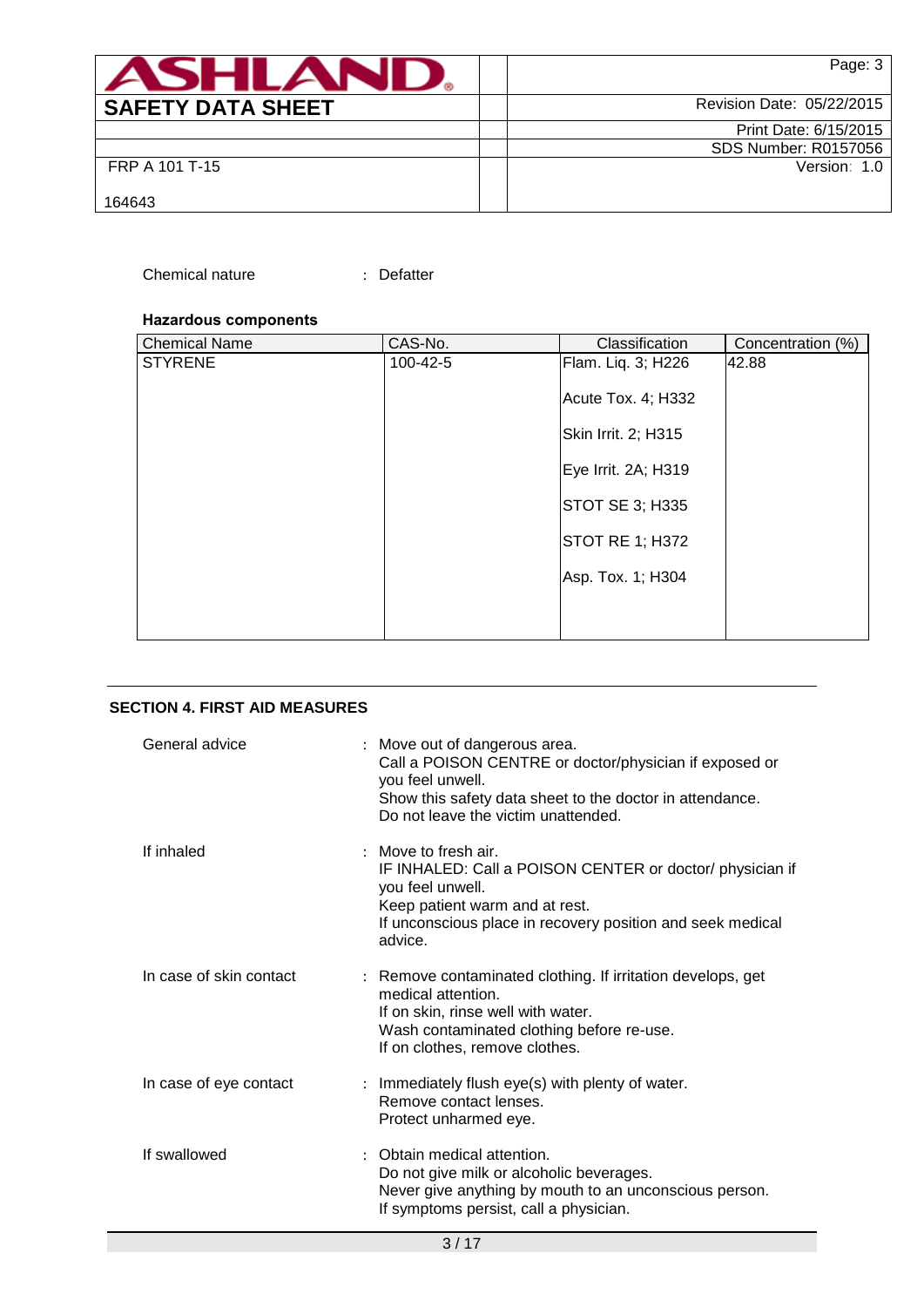| ASHLAN                   | Page: 4                   |
|--------------------------|---------------------------|
| <b>SAFETY DATA SHEET</b> | Revision Date: 05/22/2015 |
|                          | Print Date: 6/15/2015     |
|                          | SDS Number: R0157056      |
| FRP A 101 T-15           | Version: 1.0              |
| 164643                   |                           |

| Most important symptoms<br>and effects, both acute and<br>delayed | : Signs and symptoms of exposure to this material through<br>breathing, swallowing, and/or passage of the material through<br>the skin may include:<br>stomach or intestinal upset (nausea, vomiting, diarrhea)<br>irritation (nose, throat, airways)<br>confusion<br>Causes skin irritation.<br>Causes serious eye irritation.<br>May cause respiratory irritation.<br>Causes damage to organs through prolonged or repeated<br>exposure if inhaled. |
|-------------------------------------------------------------------|-------------------------------------------------------------------------------------------------------------------------------------------------------------------------------------------------------------------------------------------------------------------------------------------------------------------------------------------------------------------------------------------------------------------------------------------------------|
| Notes to physician                                                | : No hazards which require special first aid measures.                                                                                                                                                                                                                                                                                                                                                                                                |

## **SECTION 5. FIREFIGHTING MEASURES**

| Suitable extinguishing media            | : Use extinguishing measures that are appropriate to local<br>circumstances and the surrounding environment.<br>Water spray<br>Foam<br>Alcohol-resistant foam<br>Carbon dioxide (CO2)<br>Dry chemical                                                                                                                                                                                                             |
|-----------------------------------------|-------------------------------------------------------------------------------------------------------------------------------------------------------------------------------------------------------------------------------------------------------------------------------------------------------------------------------------------------------------------------------------------------------------------|
| Unsuitable extinguishing<br>media       | : High volume water jet                                                                                                                                                                                                                                                                                                                                                                                           |
| Specific hazards during<br>firefighting | Organic dusts at sufficient concentration can form explosive<br>mixtures in air.<br>Never use welding or cutting torch on or near drum (even<br>empty) because product (even just residue) can ignite<br>explosively.<br>Beware of vapours accumulating to form explosive<br>concentrations. Vapours can accumulate in low areas.<br>Do not allow run-off from fire fighting to enter drains or water<br>courses. |
| Hazardous combustion<br>products        | : Hydrocarbons<br>carbon dioxide and carbon monoxide                                                                                                                                                                                                                                                                                                                                                              |
| Specific extinguishing<br>methods       |                                                                                                                                                                                                                                                                                                                                                                                                                   |
|                                         | Product is compatible with standard fire-fighting agents.                                                                                                                                                                                                                                                                                                                                                         |
| Further information                     | : Do not use a solid water stream as it may scatter and spread<br>fire.<br>Fire residues and contaminated fire extinguishing water must<br>be disposed of in accordance with local regulations.                                                                                                                                                                                                                   |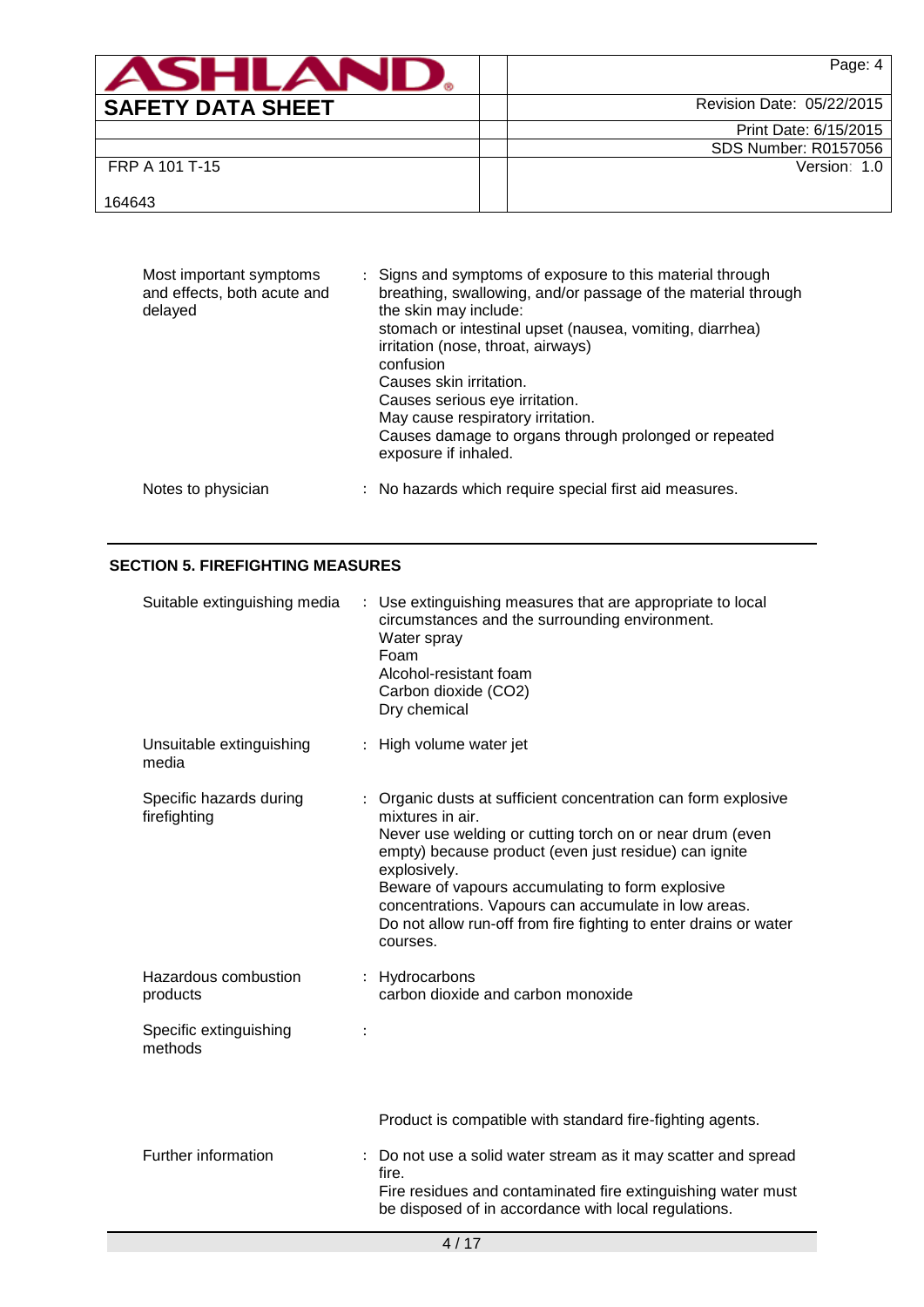| ASHLAN                   | Page: 5                   |
|--------------------------|---------------------------|
| <b>SAFETY DATA SHEET</b> | Revision Date: 05/22/2015 |
|                          | Print Date: 6/15/2015     |
|                          | SDS Number: R0157056      |
| FRP A 101 T-15           | Version: 1.0              |
| 164643                   |                           |

Use a water spray to cool fully closed containers.

Polymerization will take place under fire conditions. If polymerization occurs in a closed container, there is a possibility it will rupture violently. Cool storage container with water, if exposed to fire.

Special protective equipment : In the event of fire, wear self-contained breathing apparatus. for firefighters

### **SECTION 6. ACCIDENTAL RELEASE MEASURES**

| Personal precautions,<br>protective equipment and<br>emergency procedures | : Evacuate personnel to safe areas.<br>Remove all sources of ignition.<br>Use personal protective equipment.<br>Ensure adequate ventilation.<br>Beware of vapours accumulating to form explosive<br>concentrations. Vapours can accumulate in low areas.<br>Persons not wearing protective equipment should be excluded<br>from area of spill until clean-up has been completed. |
|---------------------------------------------------------------------------|----------------------------------------------------------------------------------------------------------------------------------------------------------------------------------------------------------------------------------------------------------------------------------------------------------------------------------------------------------------------------------|
| Environmental precautions                                                 | : Prevent product from entering drains.<br>Prevent further leakage or spillage if safe to do so.<br>If the product contaminates rivers and lakes or drains inform<br>respective authorities.                                                                                                                                                                                     |
| Methods and materials for<br>containment and cleaning up                  | : Contain spillage, and then collect with non-combustible<br>absorbent material, (e.g. sand, earth, diatomaceous earth,<br>vermiculite) and place in container for disposal according to<br>local / national regulations (see section 13).                                                                                                                                       |
| Other information                                                         | : Comply with all applicable federal, state, and local regulations.<br>Suppress (knock down) gases/vapours/mists with a water<br>spray jet.                                                                                                                                                                                                                                      |

## **SECTION 7. HANDLING AND STORAGE**

| Advice on safe handling | : Open drum carefully as content may be under pressure.<br>Avoid formation of aerosol.<br>Provide sufficient air exchange and/or exhaust in work rooms.<br>Do not breathe vapours/dust.<br>Do not smoke.<br>Container hazardous when empty.<br>Take precautionary measures against static discharges.<br>Avoid exposure - obtain special instructions before use.<br>Avoid contact with skin and eyes.<br>Smoking, eating and drinking should be prohibited in the<br>application area.<br>For personal protection see section 8.<br>Dispose of rinse water in accordance with local and national |
|-------------------------|---------------------------------------------------------------------------------------------------------------------------------------------------------------------------------------------------------------------------------------------------------------------------------------------------------------------------------------------------------------------------------------------------------------------------------------------------------------------------------------------------------------------------------------------------------------------------------------------------|
|-------------------------|---------------------------------------------------------------------------------------------------------------------------------------------------------------------------------------------------------------------------------------------------------------------------------------------------------------------------------------------------------------------------------------------------------------------------------------------------------------------------------------------------------------------------------------------------------------------------------------------------|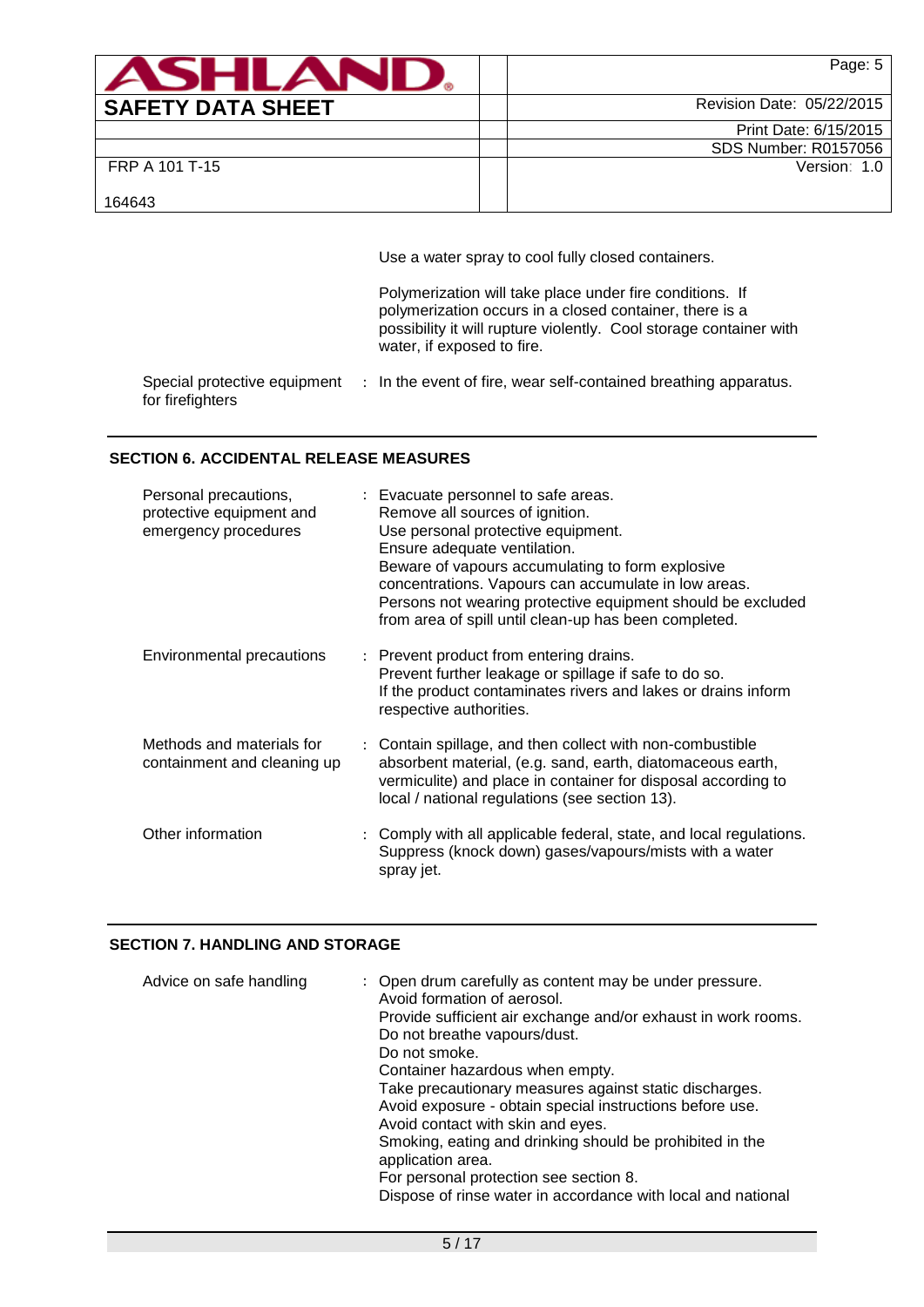| <b>SHIA</b>              |                           | Page: 6                     |
|--------------------------|---------------------------|-----------------------------|
| <b>SAFETY DATA SHEET</b> | Revision Date: 05/22/2015 |                             |
|                          |                           | Print Date: 6/15/2015       |
|                          |                           | <b>SDS Number: R0157056</b> |
| FRP A 101 T-15           |                           | Version: 1.0                |
| 164643                   |                           |                             |

|                             | regulations.<br>Secondary operations, such as grinding and sanding, may<br>produce dust.<br>Maintain good housekeeping. Do not permit dust layers to<br>accumulate, for example, on floors, ledges, and equipment, in<br>order to avoid any potential for dust explosion hazards.                                           |
|-----------------------------|-----------------------------------------------------------------------------------------------------------------------------------------------------------------------------------------------------------------------------------------------------------------------------------------------------------------------------|
|                             | For further guidance on prevention of dust explosions, refer to<br>National Fire Protection Association (NFPA) 654: "Standard<br>for the Prevention of Fire and Dust Explosions, from the<br>Manufacturing, Processing and Handling of Combustible<br>Particulate Solids".                                                  |
| Conditions for safe storage | Keep container tightly closed in a dry and well-ventilated<br>place.<br>Containers which are opened must be carefully resealed and<br>kept upright to prevent leakage.<br>Observe label precautions.<br>No smoking.<br>Electrical installations / working materials must comply with<br>the technological safety standards. |

# **SECTION 8. EXPOSURE CONTROLS/PERSONAL PROTECTION**

# **Components with workplace control parameters**

| Components     | CAS-No.  | Value type<br>(Form of<br>exposure) | Control<br>parameters /<br>Permissible<br>concentration | <b>Basis</b> |
|----------------|----------|-------------------------------------|---------------------------------------------------------|--------------|
| <b>STYRENE</b> | 100-42-5 | <b>TWA</b>                          | 20 ppm                                                  | <b>ACGIH</b> |
|                |          | <b>STEL</b>                         | 40 ppm                                                  | <b>ACGIH</b> |
|                |          | <b>REL</b>                          | 50 ppm                                                  | NIOSH/GUID   |
|                |          |                                     | $215 \text{ mg/m}$ 3                                    | Е            |
|                |          | <b>STEL</b>                         | $100$ ppm                                               | NIOSH/GUID   |
|                |          |                                     | 425 mg/m3                                               | Е            |
|                |          | <b>TWA</b>                          | $100$ ppm                                               | OSHA/Z2      |
|                |          | Ceiling                             | 200 ppm                                                 | OSHA/Z2      |
|                |          | MAX. CONC                           | 600 ppm                                                 | OSHA/Z2      |

# **Biological occupational exposure limits**

| Components     | CAS-No.           | Control<br>parameters | Biological<br>specimen | Samplin<br>g time                      | Permissible<br>concentratio<br>n | <b>Basis</b> |
|----------------|-------------------|-----------------------|------------------------|----------------------------------------|----------------------------------|--------------|
| <b>STYRENE</b> | 100-42-5          | styrene               | Venous<br>blood        | Samplin<br>g time:<br>End of<br>shift. | $0.2$ mg/l                       |              |
| Remarks:       | Semi-quantitative |                       |                        |                                        |                                  |              |
|                |                   | Mandelic<br>acid plus | Creatinine<br>in urine | Samplin<br>g time:                     | $400$ mg/g                       |              |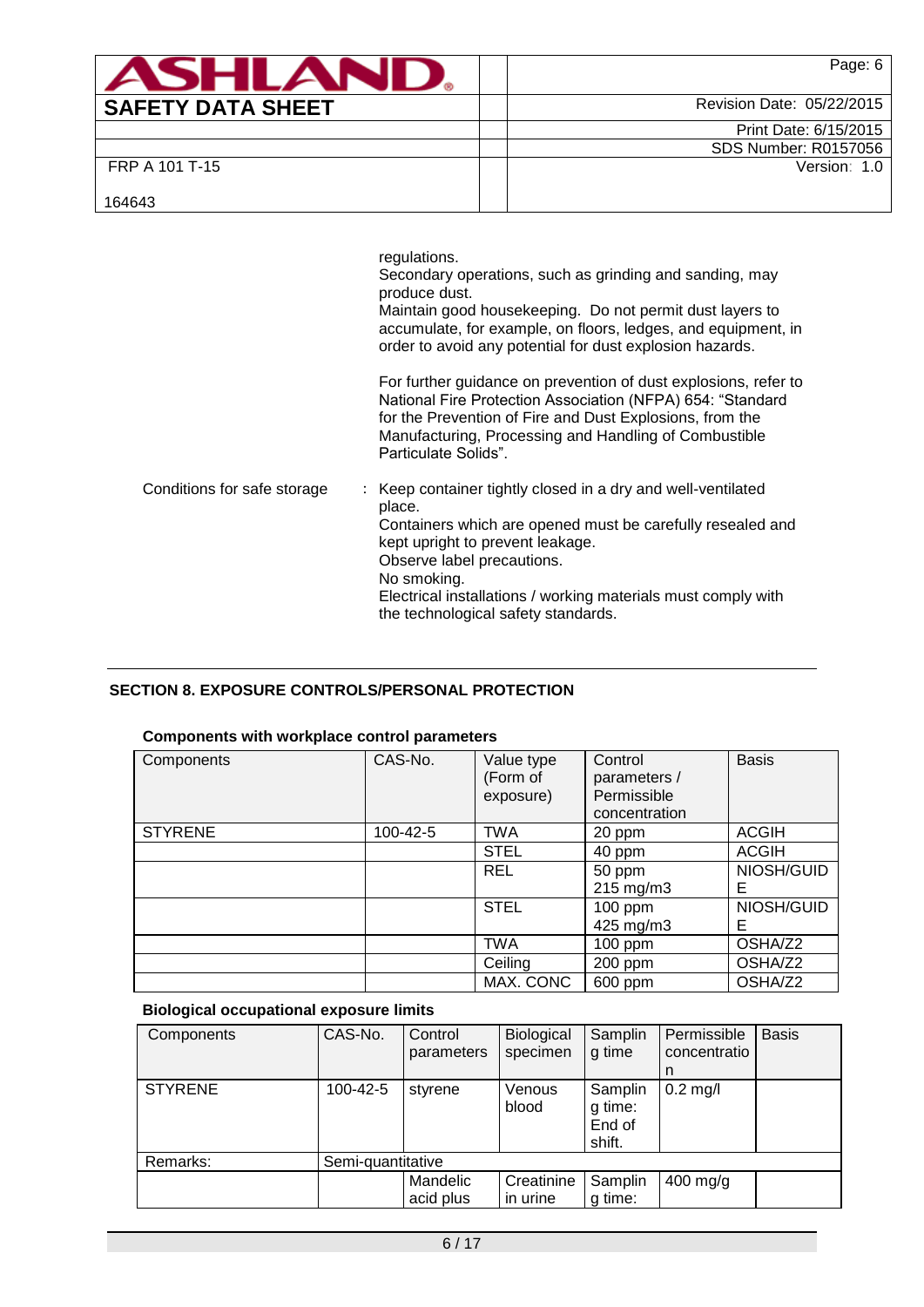| <b>ASHLAN</b>            | Page: 7                     |
|--------------------------|-----------------------------|
| <b>SAFETY DATA SHEET</b> | Revision Date: 05/22/2015   |
|                          | Print Date: 6/15/2015       |
|                          | <b>SDS Number: R0157056</b> |
| FRP A 101 T-15           | Version: 1.0                |
| 164643                   |                             |

|                               | End of<br>phenylglyox<br>ylic acid<br>shift.                                                                                                                                                                                                                                                                                                                                                                                                                                                                                                                                                               |
|-------------------------------|------------------------------------------------------------------------------------------------------------------------------------------------------------------------------------------------------------------------------------------------------------------------------------------------------------------------------------------------------------------------------------------------------------------------------------------------------------------------------------------------------------------------------------------------------------------------------------------------------------|
| Remarks:                      | Nonspecific                                                                                                                                                                                                                                                                                                                                                                                                                                                                                                                                                                                                |
| <b>Engineering measures</b>   | : Provide sufficient mechanical (general and/or local exhaust)<br>ventilation to maintain exposure below exposure guidelines (if<br>applicable) or below levels that cause known, suspected or<br>apparent adverse effects.<br>Provide appropriate exhaust ventilation at places where dust<br>is formed.                                                                                                                                                                                                                                                                                                  |
| Personal protective equipment |                                                                                                                                                                                                                                                                                                                                                                                                                                                                                                                                                                                                            |
| Respiratory protection        | In the case of vapour formation use a respirator with an<br>approved filter.                                                                                                                                                                                                                                                                                                                                                                                                                                                                                                                               |
|                               | A NIOSH-approved air-purifying respirator with an appropriate<br>cartridge and/or filter may be permissible under certain<br>circumstances where airborne concentrations are expected to<br>exceed exposure limits (if applicable) or if overexposure has<br>otherwise been determined. Protection provided by air-<br>purifying respirators is limited. Use a positive pressure, air-<br>supplied respirator if there is any potential for uncontrolled<br>release, exposure levels are not known or any other<br>circumstances where an air-purifying respirator may not<br>provide adequate protection. |
| Hand protection<br>Remarks    | The suitability for a specific workplace should be discussed<br>with the producers of the protective gloves.                                                                                                                                                                                                                                                                                                                                                                                                                                                                                               |
| Eye protection                | : Wear chemical splash goggles when there is the potential for<br>exposure of the eyes to liquid, vapor or mist.                                                                                                                                                                                                                                                                                                                                                                                                                                                                                           |
| Skin and body protection      | : Wear as appropriate:<br>impervious clothing<br>Safety shoes<br>Flame-resistant clothing<br>Choose body protection according to the amount and<br>concentration of the dangerous substance at the work place.<br>Discard gloves that show tears, pinholes, or signs of wear.<br>Wear resistant gloves (consult your safety equipment<br>supplier).                                                                                                                                                                                                                                                        |
| Hygiene measures              | Wash hands before breaks and at the end of workday.<br>When using do not eat or drink.<br>When using do not smoke.                                                                                                                                                                                                                                                                                                                                                                                                                                                                                         |

## **SECTION 9. PHYSICAL AND CHEMICAL PROPERTIES**

| Physical state | $:$ liquid          |
|----------------|---------------------|
| Odour          | : No data available |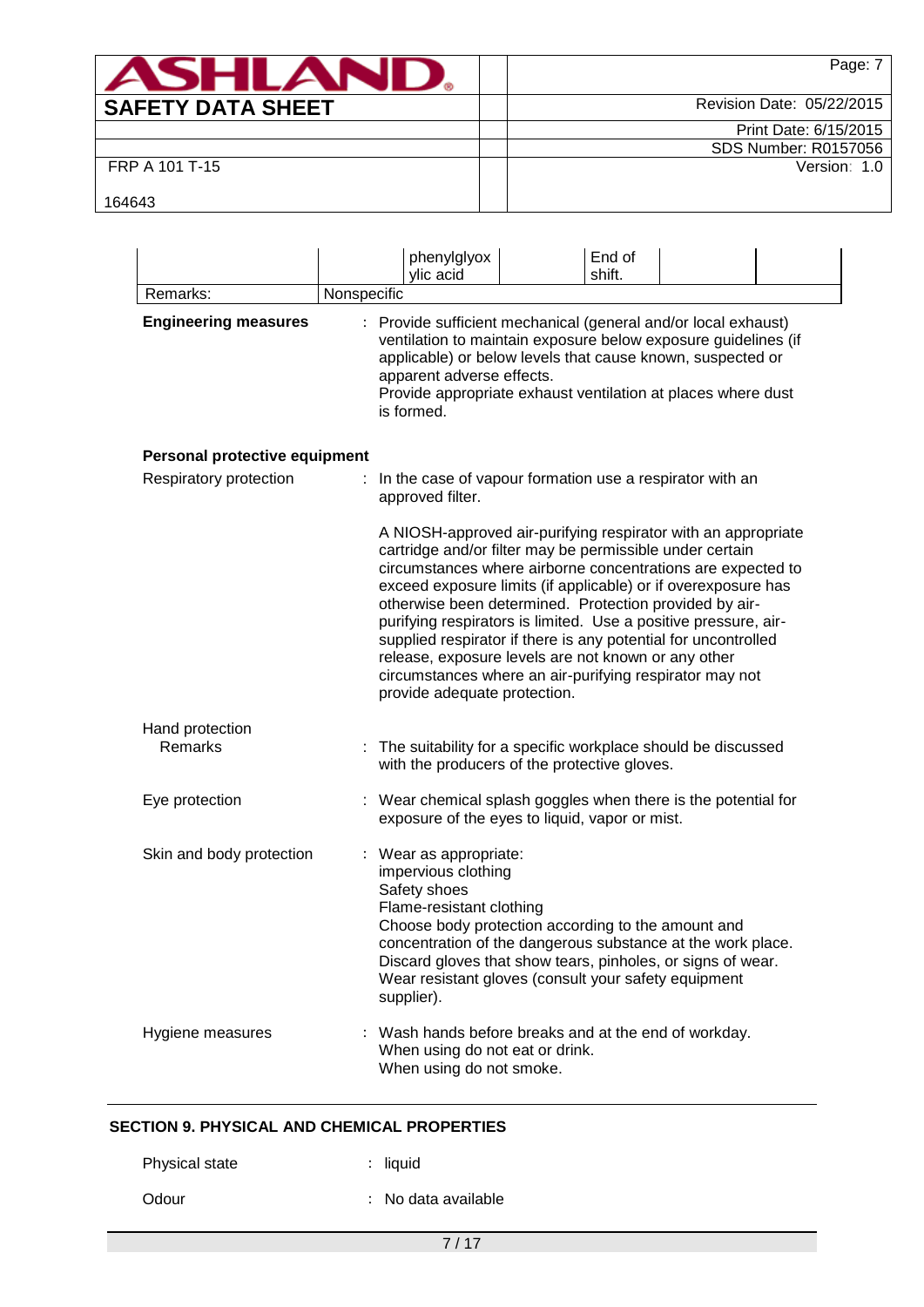| <b>ASHLAN</b>            | Page: 8                   |
|--------------------------|---------------------------|
| <b>SAFETY DATA SHEET</b> | Revision Date: 05/22/2015 |
|                          | Print Date: 6/15/2015     |
|                          | SDS Number: R0157056      |
| FRP A 101 T-15           | Version: 1.0              |
| 164643                   |                           |

| <b>Odour Threshold</b>                           | : No data available                                                     |
|--------------------------------------------------|-------------------------------------------------------------------------|
| рH                                               | No data available<br>$\ddot{\cdot}$                                     |
|                                                  | No data available                                                       |
| Boiling point/boiling range                      | : $293 °F / 145 °C$                                                     |
| Flash point                                      | : $84 °F / 29 °C$<br>Method: Seta closed cup                            |
| Evaporation rate                                 | : No data available                                                     |
| Flammability (solid, gas)                        | $\ddot{\cdot}$                                                          |
|                                                  | May form combustible dust concentrations in air (during<br>processing). |
| Flammability (liquids)                           | : Static Accumulating liquid                                            |
| Flammability (liquids)<br>Upper explosion limit  | : $6.1\%$ (V)                                                           |
| Lower explosion limit                            | : $1.1\%$ (V)                                                           |
| Vapour pressure                                  | : 8.53248 hPa (25 °C)<br><b>Calculated Vapor Pressure</b>               |
| Relative vapour density                          | : No data available                                                     |
| Relative density                                 | : No data available                                                     |
| Density                                          | : 1.090 g/cm3 (77.00 °F)                                                |
| Solubility(ies)<br>Water solubility              | : insoluble                                                             |
| Solubility in other solvents : No data available |                                                                         |
| Partition coefficient: n-<br>octanol/water       | : No data available                                                     |
| Thermal decomposition                            | No data available<br>$\ddot{\phantom{0}}$                               |
| Viscosity<br>Viscosity, dynamic                  | : No data available                                                     |
| Viscosity, kinematic                             | : > 20.5 mm2/s (40 °C)                                                  |
| Oxidizing properties                             | No data available<br>$\ddot{\cdot}$                                     |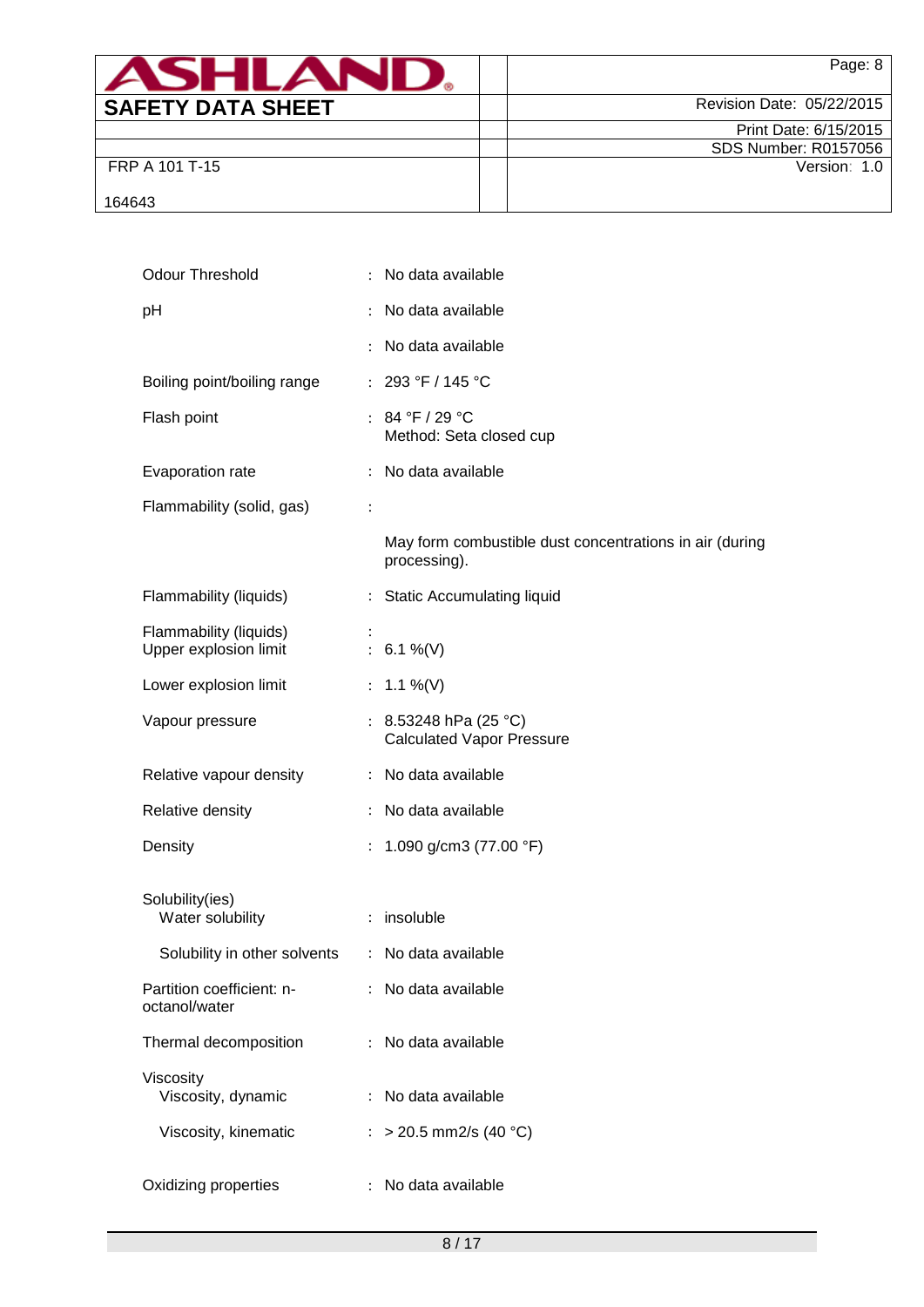| <b>ASHLAN</b>            | Page: 9                   |
|--------------------------|---------------------------|
| <b>SAFETY DATA SHEET</b> | Revision Date: 05/22/2015 |
|                          | Print Date: 6/15/2015     |
|                          | SDS Number: R0157056      |
| FRP A 101 T-15           | Version: 1.0              |
| 164643                   |                           |

# **SECTION 10. STABILITY AND REACTIVITY**

| Reactivity                            | No decomposition if stored and applied as directed.                                                                                                                                                                                                                                                                    |
|---------------------------------------|------------------------------------------------------------------------------------------------------------------------------------------------------------------------------------------------------------------------------------------------------------------------------------------------------------------------|
| Chemical stability                    | : Stable under recommended storage conditions.                                                                                                                                                                                                                                                                         |
| Possibility of hazardous<br>reactions | Hazardous polymerisation may occur.<br>Vapours may form explosive mixture with air.<br>This product does not present a dust explosion hazard as<br>delivered. However, fine dust dispersed in air in sufficient<br>concentrations, and in the presence of an ignition source, is a<br>potential dust explosion hazard. |
| Conditions to avoid                   | Heat, flames and sparks.                                                                                                                                                                                                                                                                                               |
|                                       | Exposure to air.<br>Exposure to sunlight.                                                                                                                                                                                                                                                                              |
| Incompatible materials                | $:$ Acids<br>aluminum<br>aluminum chloride<br><b>Bases</b><br>Copper<br>Copper alloys<br>halogens<br>iron chloride<br>metal salts<br>Strong oxidizing agents<br>Peroxides                                                                                                                                              |
| Hazardous decomposition<br>products   | carbon dioxide and carbon monoxide<br>Hydrocarbons                                                                                                                                                                                                                                                                     |

## **SECTION 11. TOXICOLOGICAL INFORMATION**

| Information on likely routes of<br>exposure                                                               | : Inhalation<br>Skin contact<br>Eye Contact<br>Ingestion |
|-----------------------------------------------------------------------------------------------------------|----------------------------------------------------------|
| <b>Acute toxicity</b><br>Not classified based on available information.<br><b>Components:</b><br>STYRENE: |                                                          |
| Acute oral toxicity                                                                                       | : LD50 Oral (Rat): $> 2,000$ mg/kg                       |
| Acute inhalation toxicity                                                                                 | : LC 50 (Rat): 11.8 mg/l, 2770 ppm<br>Exposure time: 4 h |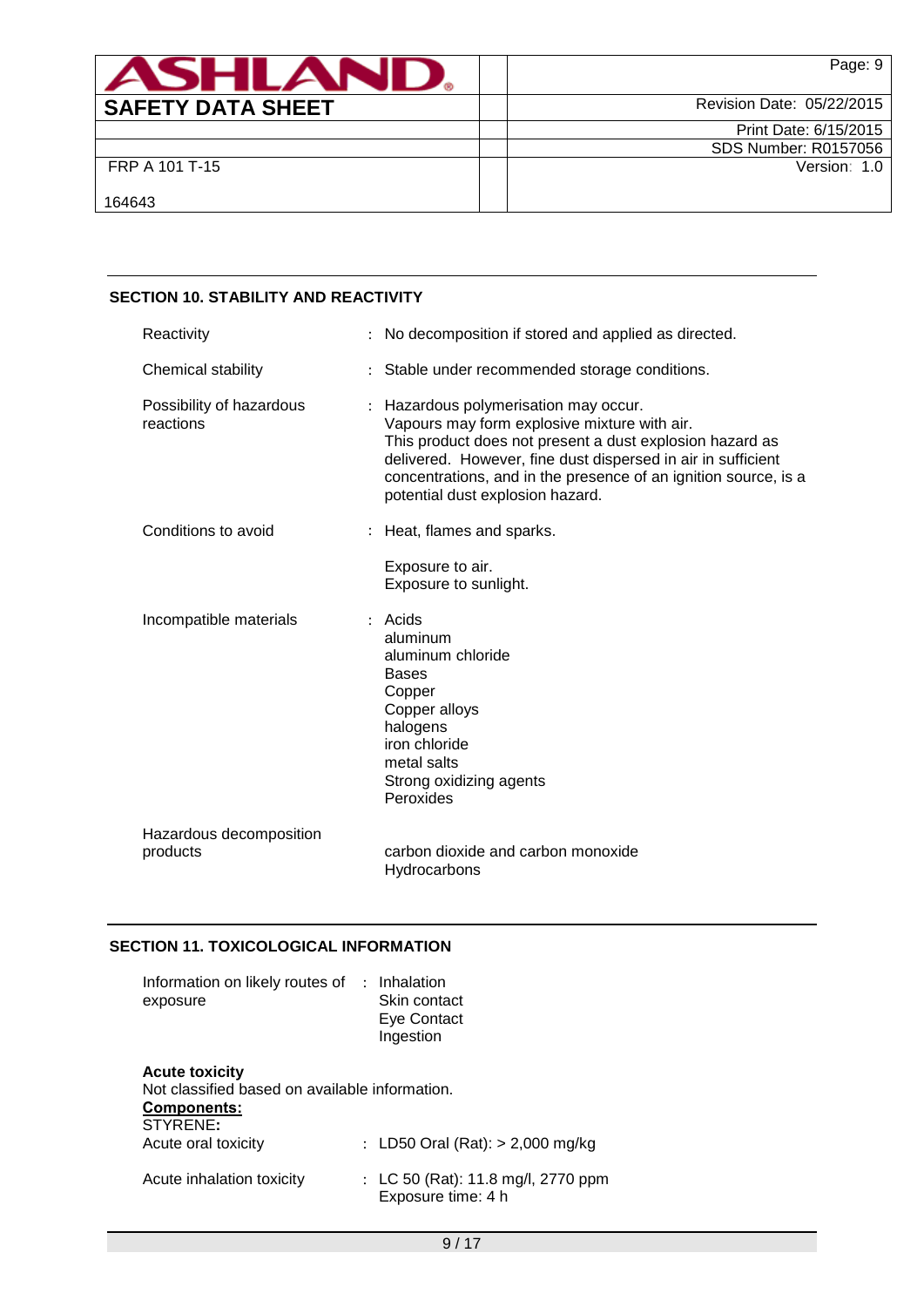| <b>ASHLAM</b>            | Page: 10                    |
|--------------------------|-----------------------------|
| <b>SAFETY DATA SHEET</b> | Revision Date: 05/22/2015   |
|                          | Print Date: 6/15/2015       |
|                          | <b>SDS Number: R0157056</b> |
| FRP A 101 T-15           | Version: 1.0                |
| 164643                   |                             |

Test atmosphere: vapour

No observed adverse effect level (Humans): 100 ppm Exposure time: 7 h Test atmosphere: vapour

Acute dermal toxicity : LD 50 (Rat): > 2,000 mg/kg Method: OECD Test Guideline 402 Assessment: No adverse effect has been observed in acute dermal toxicity tests.

#### **Skin corrosion/irritation**

Causes skin irritation. **Product:** Result: Repeated exposure may cause skin dryness or cracking.

Remarks: May cause skin irritation and/or dermatitis.

#### **Components:**

STYRENE**:** Species: Rabbit Result: Irritating to skin

#### **Serious eye damage/eye irritation**

Causes serious eye irritation. **Product:** Remarks: Vapours may cause irritation to the eyes, respiratory system and the skin., Causes serious eye irritation.

### **Components:**

STYRENE**:** Result: Irritating to eyes Remarks: Vapour during processing may be irritating to the respiratory tract and to the eyes.

#### **Respiratory or skin sensitisation**

Skin sensitisation: Not classified based on available information. Respiratory sensitisation: Not classified based on available information. **Components:** STYRENE**:** Exposure routes: Skin contact Species: Guinea pig Assessment: Does not cause skin sensitisation. Result: negative

Exposure routes: inhalation (vapour) Species: Humans Assessment: Does not cause respiratory sensitisation. Result: negative

#### **Germ cell mutagenicity**

Not classified based on available information. **Carcinogenicity** Not classified based on available information.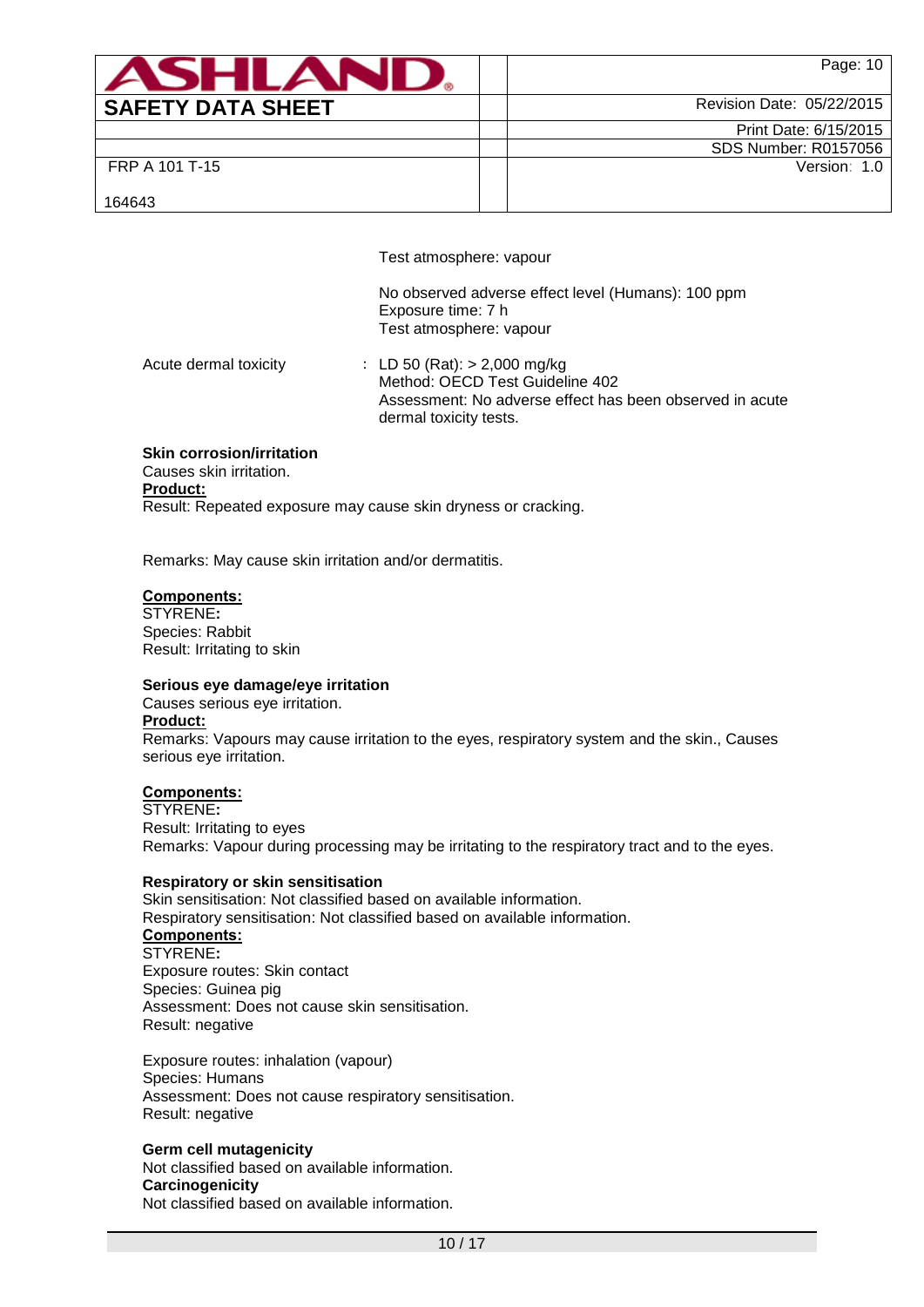| <b>ASHI A</b>            | Page: 11                    |
|--------------------------|-----------------------------|
| <b>SAFETY DATA SHEET</b> | Revision Date: 05/22/2015   |
|                          | Print Date: 6/15/2015       |
|                          | <b>SDS Number: R0157056</b> |
| FRP A 101 T-15           | Version: 1.0                |
| 164643                   |                             |

#### **Product:**

Carcinogenicity - Assessment

: Styrene has been tested for carcinogenicity in rats and mice. Styrene caused lung tumors in mice only. These tumors are not considered to be relevant to humans.

#### **Reproductive toxicity**

Not classified based on available information. **STOT - single exposure** May cause respiratory irritation. **Components:** STYRENE**:** Assessment: May cause respiratory irritation.

#### **STOT - repeated exposure**

Causes damage to organs (Auditory system) through prolonged or repeated exposure if inhaled. **Components:** STYRENE**:**

Exposure routes: inhalation (vapour) Target Organs: Auditory system Assessment: Causes damage to organs through prolonged or repeated exposure.

### **Repeated dose toxicity**

## **Components:**

STYRENE**:** Species: Human 85 mg/m3 Application Route: inhalation (vapour)

Species: Human 615 mg/kg Application Route: Skin contact

### **Aspiration toxicity**

Not classified based on available information. **Components:** STYRENE**:** May be fatal if swallowed and enters airways.

## **Further information**

# **Product:**

Remarks: Solvents may degrease the skin.

| Carcinogenicity:<br><b>IARC</b> | Group 2B: Possibly carcinogenic to humans                                                                                                         |                |  |  |
|---------------------------------|---------------------------------------------------------------------------------------------------------------------------------------------------|----------------|--|--|
|                                 | <b>STYRENE</b>                                                                                                                                    | $100 - 42 - 5$ |  |  |
| <b>OSHA</b>                     | No component of this product present at levels greater than or<br>equal to 0.1% is identified as a carcinogen or potential<br>carcinogen by OSHA. |                |  |  |
| <b>NTP</b>                      | Reasonably anticipated to be a human carcinogen                                                                                                   |                |  |  |
|                                 | <b>STYRENE</b>                                                                                                                                    | 100-42-5       |  |  |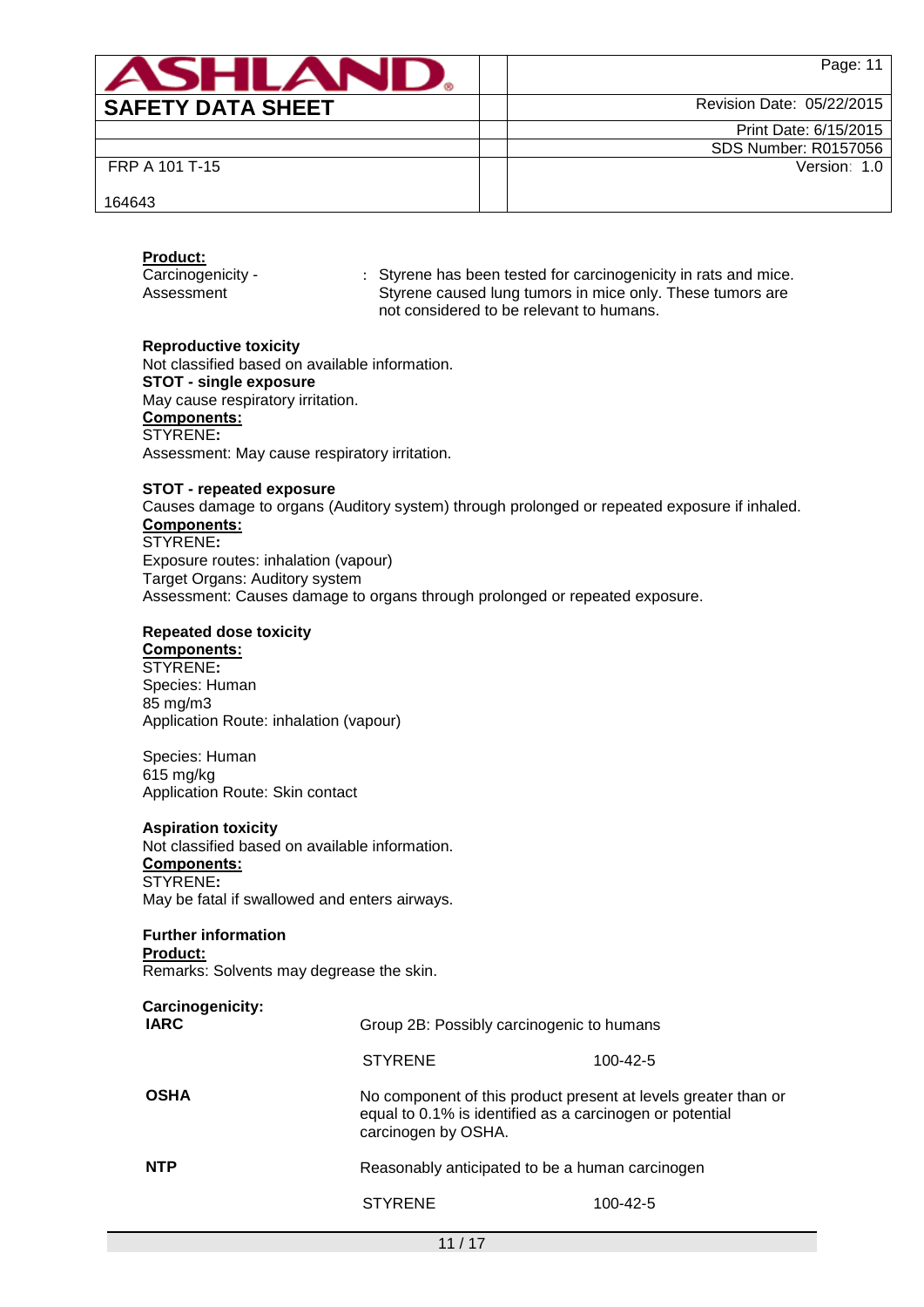| <b>ASHLAM</b>            | Page: 12                  |
|--------------------------|---------------------------|
| <b>SAFETY DATA SHEET</b> | Revision Date: 05/22/2015 |
|                          | Print Date: 6/15/2015     |
|                          | SDS Number: R0157056      |
| FRP A 101 T-15           | Version: 1.0              |
| 164643                   |                           |

# **SECTION 12. ECOLOGICAL INFORMATION**

| <b>Ecotoxicity</b>                                                           |                                                                                                          |
|------------------------------------------------------------------------------|----------------------------------------------------------------------------------------------------------|
| <b>Components:</b><br>STYRENE:                                               |                                                                                                          |
| Toxicity to fish                                                             | : LC 50 (Pimephales promelas (fathead minnow)): 4.02 mg/l<br>Exposure time: 96 h                         |
| Toxicity to daphnia and other<br>aquatic invertebrates                       | : EC 50 (Water flea (Daphnia magna)): 4.7 mg/l<br>Exposure time: 48 h                                    |
| Toxicity to algae                                                            | : ErC50 (Pseudokirchneriella subcapitata (green algae)): 4.9<br>mg/l<br>Exposure time: 72 h              |
| Toxicity to daphnia and other<br>aquatic invertebrates<br>(Chronic toxicity) | : NOEC (Water flea (Daphnia magna)): 1.01 mg/l<br>Exposure time: 21 d                                    |
| Toxicity to bacteria                                                         | : EC 50 (activated sludge): ca. 500 mg/l<br>Exposure time: 0.5 h                                         |
| Toxicity to soil dwelling<br>organisms                                       | : NOEC (Eisenia fetida (earthworms)): 34 mg/kg<br>Exposure time: 14 d<br>Method: OECD Test Guideline 207 |
| <b>Persistence and degradability</b>                                         |                                                                                                          |
| <b>Components:</b>                                                           |                                                                                                          |
| STYRENE:<br>Biodegradability                                                 | : Result: Readily biodegradable<br>Biodegradation: $> 60 %$<br>Exposure time: 10 d                       |
| <b>Bioaccumulative potential</b>                                             |                                                                                                          |
| <b>Components:</b><br>STYRENE:<br><b>Bioaccumulation</b>                     | : Bioconcentration factor (BCF): $<$ 100                                                                 |
| Partition coefficient: n-<br>octanol/water                                   | : $log Pow: 2.96 (25 °C)$                                                                                |
| <b>Mobility in soil</b>                                                      |                                                                                                          |
| Components:<br>STYRENE:<br>Distribution among                                | : Koc: 352                                                                                               |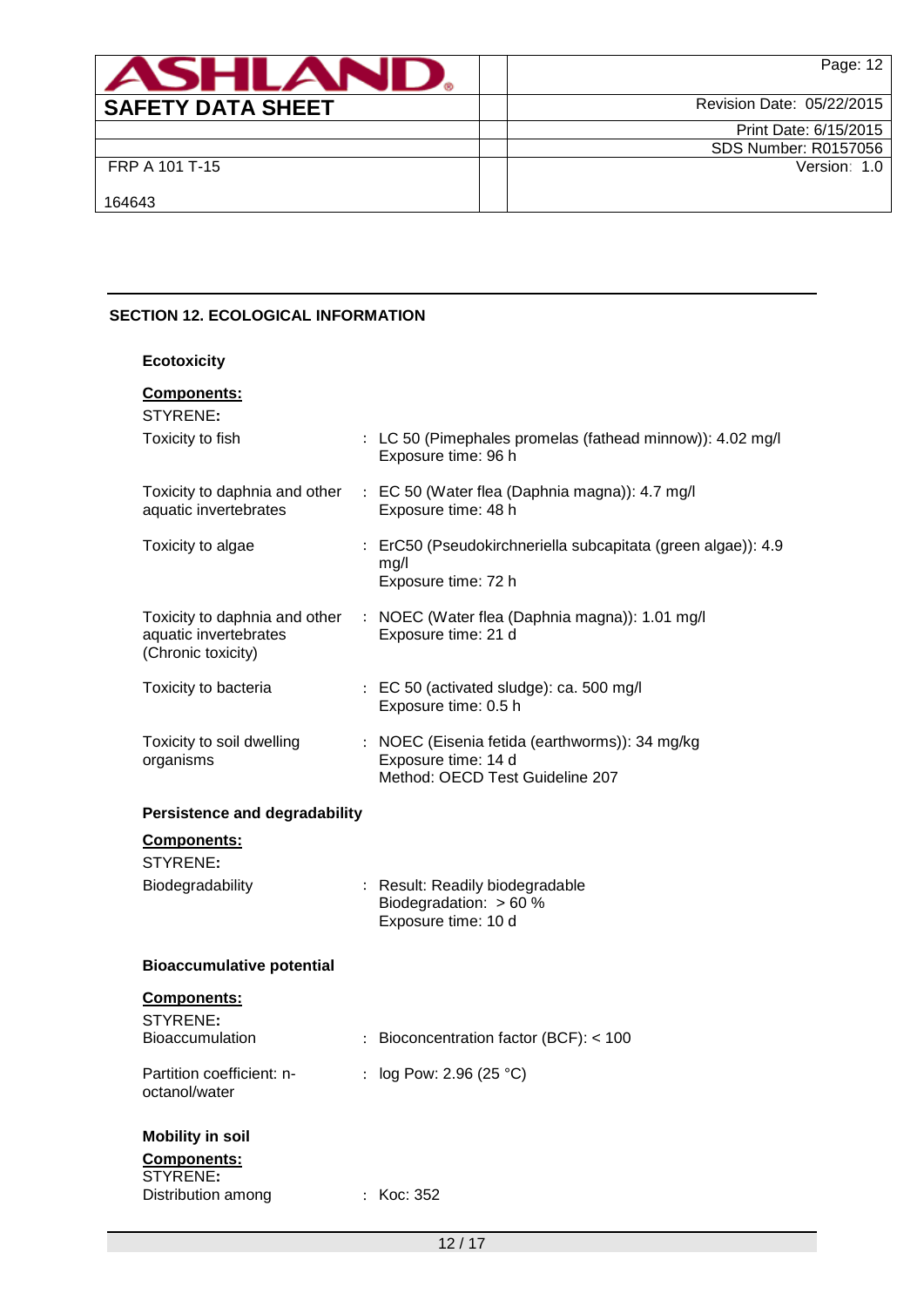| ASHLAN                   | Page: 13                  |
|--------------------------|---------------------------|
| <b>SAFETY DATA SHEET</b> | Revision Date: 05/22/2015 |
|                          | Print Date: 6/15/2015     |
|                          | SDS Number: R0157056      |
| FRP A 101 T-15           | Version: 1.0              |
| 164643                   |                           |

environmental compartments

| Other adverse effects                                                   |                                                                                                                                                                                        |
|-------------------------------------------------------------------------|----------------------------------------------------------------------------------------------------------------------------------------------------------------------------------------|
| <b>Product:</b><br>Additional ecological<br>information                 | : An environmental hazard cannot be excluded in the event of<br>unprofessional handling or disposal., Toxic to aquatic life.                                                           |
| <b>Components:</b><br>STYRENE:<br>Results of PBT and vPvB<br>assessment | : This substance is not considered to be persistent,<br>bioaccumulating and toxic (PBT). This substance is not<br>considered to be very persistent and very bioaccumulating<br>(vPvB). |

### **SECTION 13. DISPOSAL CONSIDERATIONS**

| <b>Disposal methods</b> |                                                                                                                                                                                                                                                                                                                   |
|-------------------------|-------------------------------------------------------------------------------------------------------------------------------------------------------------------------------------------------------------------------------------------------------------------------------------------------------------------|
| General advice          | : The product should not be allowed to enter drains, water<br>courses or the soil.<br>Do not contaminate ponds, waterways or ditches with<br>chemical or used container.<br>Send to a licensed waste management company.<br>Dispose of in accordance with all applicable local, state and<br>federal regulations. |
| Contaminated packaging  | : Empty remaining contents.<br>Dispose of as unused product.<br>Empty containers should be taken to an approved waste<br>handling site for recycling or disposal.<br>Do not re-use empty containers.<br>Do not burn, or use a cutting torch on, the empty drum.                                                   |

# **SECTION 14. TRANSPORT INFORMATION**

## **International transport regulations**

## **REGULATION**

| .                |                             |              |                   |                |               |
|------------------|-----------------------------|--------------|-------------------|----------------|---------------|
| <b>ID NUMBER</b> | <b>PROPER SHIPPING NAME</b> | *HAZARD      | <b>SUBSIDIARY</b> | <b>PACKING</b> | <b>MARINE</b> |
|                  |                             | <b>CLASS</b> | <b>HAZARDS</b>    | <b>GROUP</b>   | POLLUTANT     |
|                  |                             |              |                   |                | QTY.          |

### **U.S. DOT - ROAD**

| UN | 866 | SIF<br>v.<br>பப | . |  |
|----|-----|-----------------|---|--|
|    |     |                 |   |  |

### **U.S. DOT - RAIL**

| UN | 1866 | <br>Resin solution |  |  |
|----|------|--------------------|--|--|
|    |      |                    |  |  |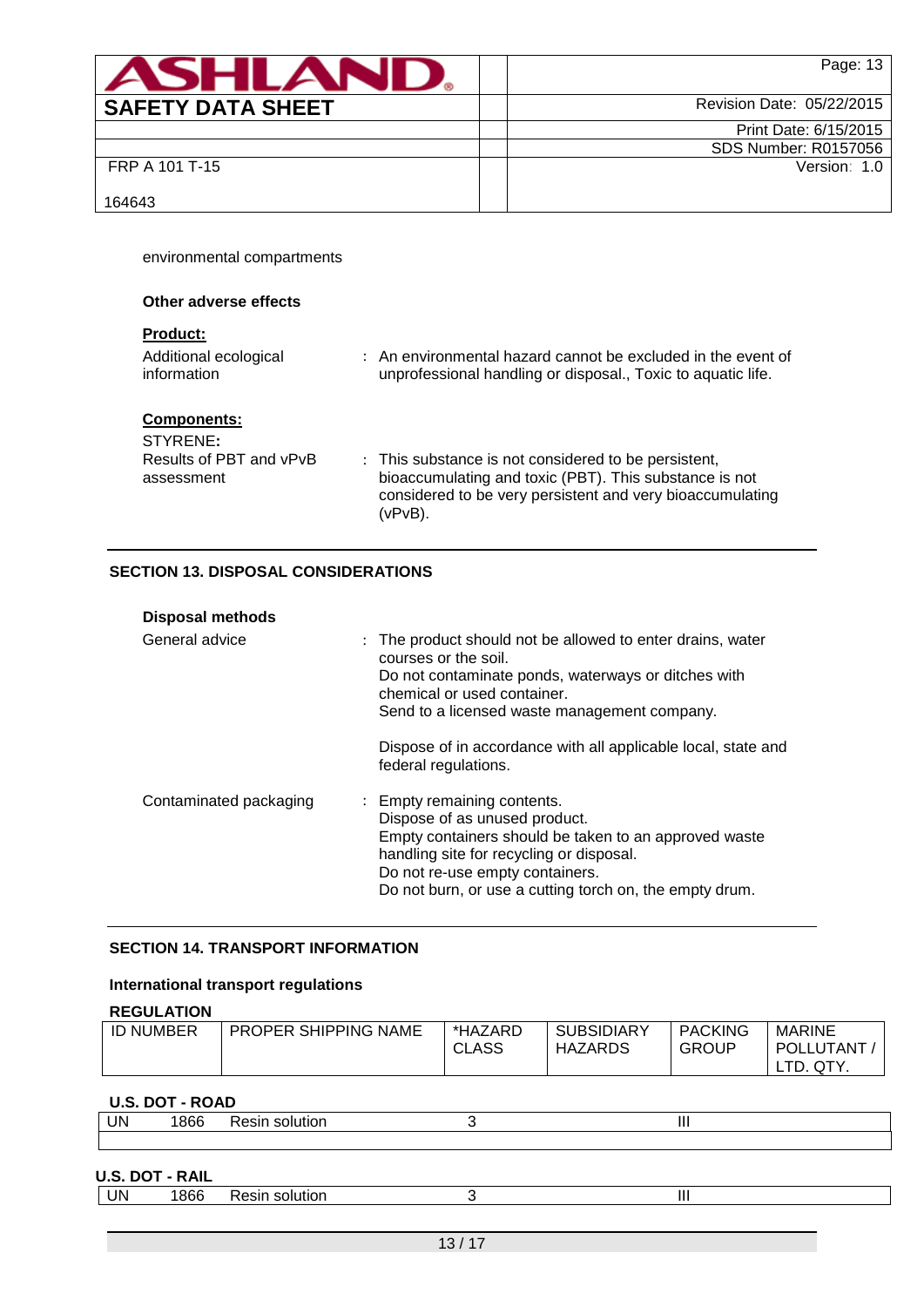| ANHI AI                  | Page: 14                  |
|--------------------------|---------------------------|
| <b>SAFETY DATA SHEET</b> | Revision Date: 05/22/2015 |
|                          | Print Date: 6/15/2015     |
|                          | SDS Number: R0157056      |
| FRP A 101 T-15           | Version: 1.0              |
| 164643                   |                           |

Π

| <b>UN</b> | 1866 | Resin solution                                | 3 | III            |  |
|-----------|------|-----------------------------------------------|---|----------------|--|
|           |      | TRANSPORT CANADA - ROAD                       |   |                |  |
| UN        | 1866 | <b>RESIN SOLUTION</b>                         | 3 | Ш              |  |
|           |      | TRANSPORT CANADA - RAIL                       |   |                |  |
| UN        | 1866 | <b>RESIN SOLUTION</b>                         | 3 | III            |  |
|           |      | <b>TRANSPORT CANADA - INLAND WATERWAYS</b>    |   |                |  |
| UN        | 1866 | <b>RESIN SOLUTION</b>                         | 3 | $\mathbf{III}$ |  |
|           |      | <b>INTERNATIONAL MARITIME DANGEROUS GOODS</b> |   |                |  |
| UN        | 1866 | <b>RESIN SOLUTION</b>                         | 3 | Ш              |  |

#### **INTERNATIONAL AIR TRANSPORT ASSOCIATION - PASSENGER**

| JN<br>. . | ، ص<br>ooc | solution<br>n.<br>nusan. | $\mathbf{  }$ |  |
|-----------|------------|--------------------------|---------------|--|
|           |            |                          |               |  |

#### **MEXICAN REGULATION FOR THE LAND TRANSPORT OF HAZARDOUS MATERIALS AND WASTES**

UN 1866 Resin solution 3 3

| UN | 1866 | SOLUCIONES DE<br>RESINA, |  |
|----|------|--------------------------|--|
|    |      |                          |  |

#### **\*ORM = ORM-D, CBL = COMBUSTIBLE LIQUID**

 $\overline{\phantom{a}}$ 

Marine pollutant and plans

Dangerous goods descriptions (if indicated above) may not reflect quantity, end-use or region-specific exceptions that can be applied. Consult shipping documents for descriptions that are specific to the shipment.

### **SECTION 15. REGULATORY INFORMATION**

### **EPCRA - Emergency Planning and Community Right-to-Know Act**

#### **CERCLA Reportable Quantity**

| Component RQ   Calculated product RQ<br>CAS-No.<br>Components |  |  |  |  |
|---------------------------------------------------------------|--|--|--|--|
|---------------------------------------------------------------|--|--|--|--|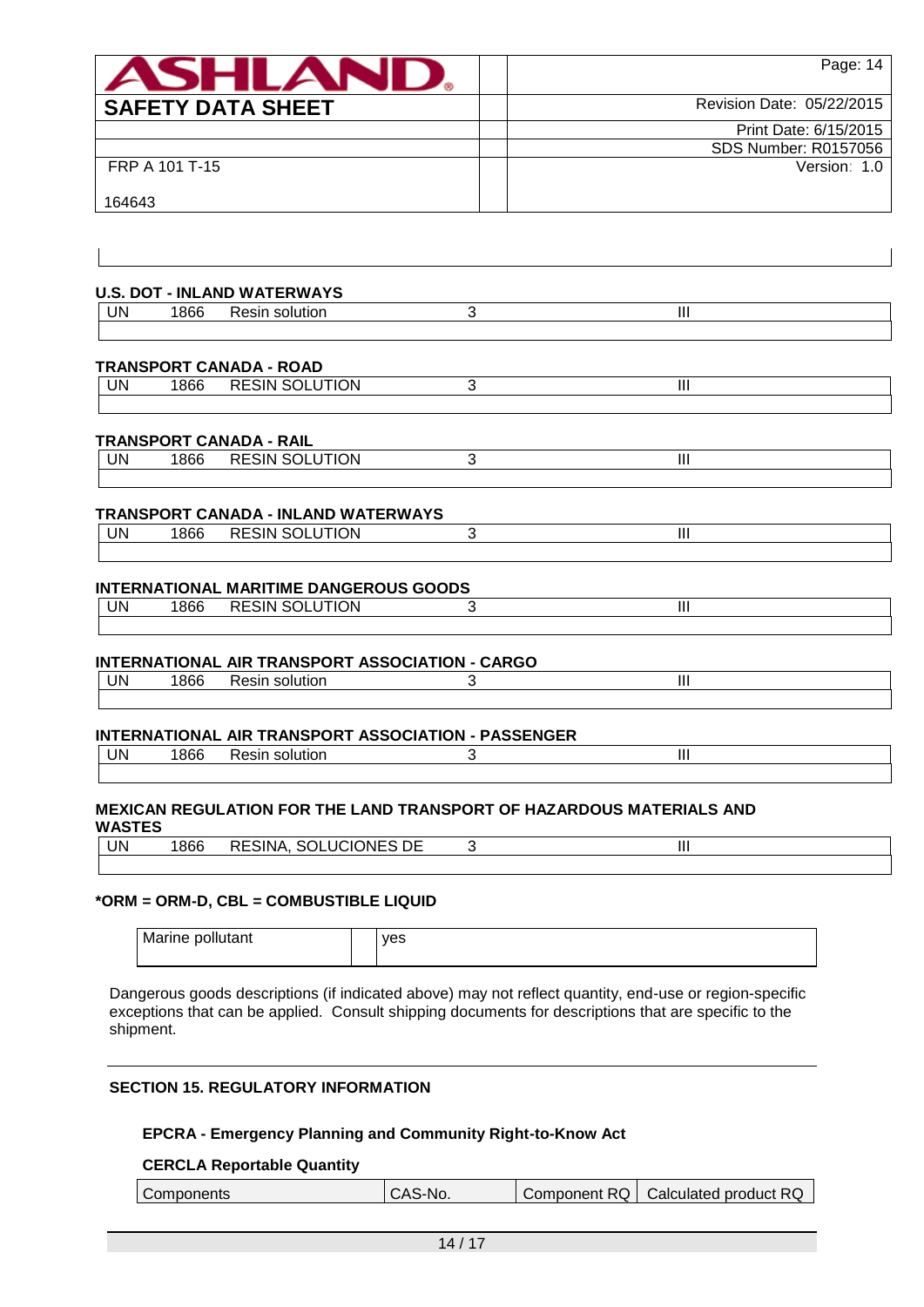| <b>ASHLAND.</b>          | Page: 15                  |
|--------------------------|---------------------------|
| <b>SAFETY DATA SHEET</b> | Revision Date: 05/22/2015 |
|                          | Print Date: 6/15/2015     |
|                          | SDS Number: R0157056      |
| FRP A 101 T-15           | Version: 1.0              |
| 164643                   |                           |

|                                                                                          |                                                                                                  | (lbs)     | (lbs)                                                                                                                      |  |
|------------------------------------------------------------------------------------------|--------------------------------------------------------------------------------------------------|-----------|----------------------------------------------------------------------------------------------------------------------------|--|
| <b>STYRENE</b>                                                                           | 100-42-5                                                                                         | 1000      | 2331.986223                                                                                                                |  |
| SARA 311/312 Hazards                                                                     | : Reactivity Hazard<br><b>Acute Health Hazard</b><br><b>Fire Hazard</b><br>Chronic Health Hazard |           |                                                                                                                            |  |
| <b>SARA 313 Component(s)</b>                                                             | <b>STYRENE</b>                                                                                   | 100-42-5  | 42.88%                                                                                                                     |  |
| <b>California Prop 65</b>                                                                | State of California to cause cancer.<br><b>BENZENE</b>                                           | 71-43-2   | WARNING! This product contains a chemical known to the                                                                     |  |
|                                                                                          | <b>CATECHOL</b>                                                                                  | 120-80-9  |                                                                                                                            |  |
|                                                                                          | harm.<br><b>METHANOL</b>                                                                         | 67-56-1   | WARNING: This product contains a chemical known to the<br>State of California to cause birth defects or other reproductive |  |
|                                                                                          |                                                                                                  |           |                                                                                                                            |  |
|                                                                                          | <b>BENZENE</b>                                                                                   | $71-43-2$ |                                                                                                                            |  |
|                                                                                          | <b>TOLUENE</b>                                                                                   | 108-88-3  |                                                                                                                            |  |
| The components of this product are reported in the following inventories:<br><b>TSCA</b> | : On TSCA Inventory                                                                              |           |                                                                                                                            |  |
| DSL                                                                                      | : All components of this product are on the Canadian DSL.                                        |           |                                                                                                                            |  |
| <b>AUSTR</b>                                                                             | : On the inventory, or in compliance with the inventory                                          |           |                                                                                                                            |  |
| <b>ENCS</b>                                                                              | On the inventory, or in compliance with the inventory                                            |           |                                                                                                                            |  |
| KECL                                                                                     | On the inventory, or in compliance with the inventory                                            |           |                                                                                                                            |  |
| <b>PICCS</b>                                                                             | Not in compliance with the inventory                                                             |           |                                                                                                                            |  |
| <b>IECSC</b>                                                                             | On the inventory, or in compliance with the inventory                                            |           |                                                                                                                            |  |

## **Inventories**

AICS (Australia), DSL (Canada), IECSC (China), REACH (European Union), ENCS (Japan), ISHL (Japan), KECI (Korea), NZIoC (New Zealand), PICCS (Philippines), TSCA (USA)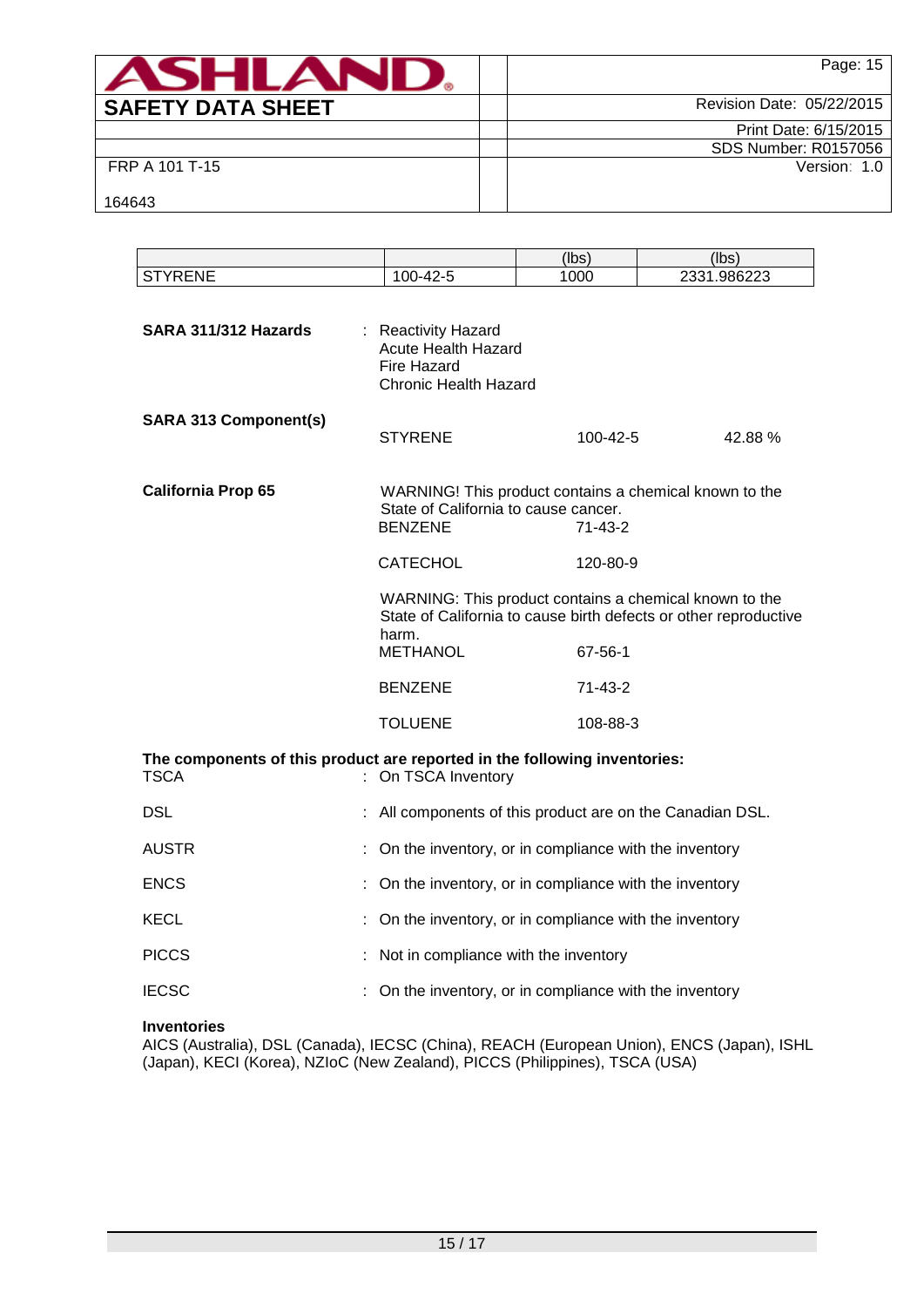| <b>ASHLAN</b>            | Page: 16                    |
|--------------------------|-----------------------------|
| <b>SAFETY DATA SHEET</b> | Revision Date: 05/22/2015   |
|                          | Print Date: 6/15/2015       |
|                          | <b>SDS Number: R0157056</b> |
| FRP A 101 T-15           | Version: 1.0                |
| 164643                   |                             |

### **SECTION 16. OTHER INFORMATION**

#### **Further information**

Revision Date: 05/22/2015



## **NFPA Flammable and Combustible Liquids Classification**

Flammable Liquid Class IC

### **Full text of H-Statements referred to under sections 2 and 3.**

| Flammable liquid and vapor.                                                   |
|-------------------------------------------------------------------------------|
| May be fatal if swallowed and enters airways.                                 |
| Causes skin irritation.                                                       |
| Causes serious eye irritation.                                                |
| Harmful if inhaled.                                                           |
| May cause respiratory irritation.                                             |
| Causes damage to organs through prolonged or repeated exposure if<br>inhaled. |
|                                                                               |

Sources of key data used to compile the Safety Data Sheet Ashland internal data including own and sponsored test reports The UNECE administers regional agreements implementing harmonised classification for labelling (GHS) and transport.

The information accumulated herein is believed to be accurate but is not warranted to be whether originating with the company or not. Recipients are advised to confirm in advance of need that the information is current, applicable, and suitable to their circumstances. This SDS has been prepared by Ashland's Environmental Health and Safety Department (1-800-325-3751).

List of abbreviations and acronyms that could be, but not necessarily are, used in this safety data sheet :

ACGIH : American Conference of Industrial Hygienists BEI : Biological Exposure Index